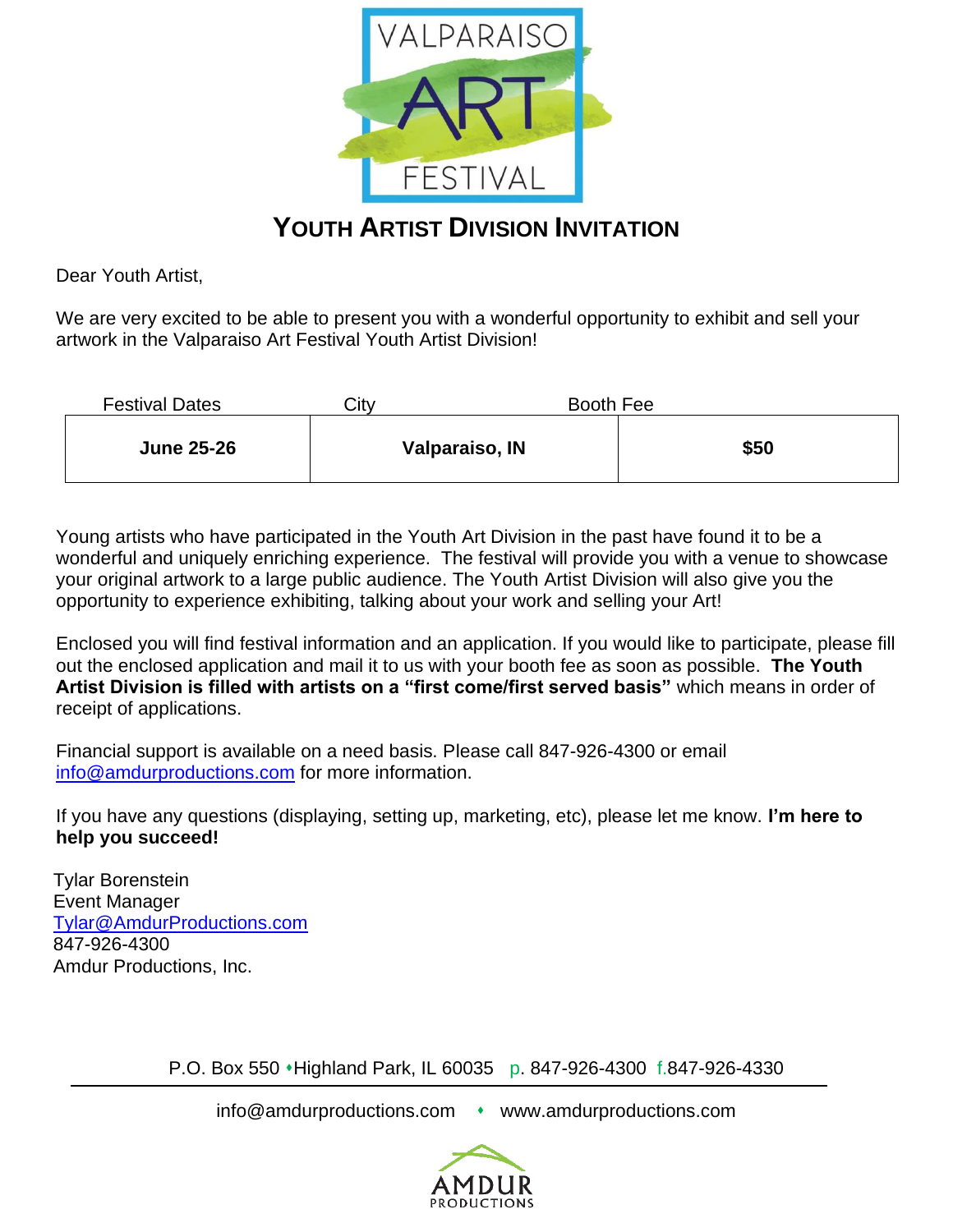

## **2022 Youth Artist Division Information Sheet**

- The Youth Art Division is open to youth artists; 10-18 years old. Artists under 13 must be chaperoned by an adult at all times at the festival.
- 2 exhibitors may be in one space if both artists have worked together on a single body of artwork. **\$50 participation and booth fee apply per space/per body of artwork.** Fees go to help defray the production, advertising and security costs of this event.
- Fees are non-refundable unless space is NOT available. If a space is not available, the fee will be refunded in full.
- Artists may only display & sell original art made completely by the artist.
- All types of original art may be shown: painting, drawing, jewelry, ceramics, prints, fiber, sculpture, photographs, glass and mixed media.
- Artists are accepted in order of application receipt. Space is limited.
- A 6-foot table and one chair will be provided to each registered artist. Artists will provide their own set-ups such as a tent covering, additional tables, easels, display boards, chairs, etc. All tables must be covered to the ground with cloth or other material. Spaces are approximately 8' x 5'. Keep your display simple. You don't want the display to distract from your work. Signs and prices should be neatly and clearly written. Please contact Tylar with any questions on presentation!
- The festival will run rain or shine, June 25-26. Artists are expected to stay for entire day on both days: 10am-5pm. If an artist leaves early, they will not be allowed to participate in future festivals or the following day or the following day.
- Artists must check-in on the Saturday morning of the festival, between 8-9am, in the festival office. Official artist badges, festival materials, and parking passes will be distributed also. The designated space for the festival office and other detailed information will be emailed to the Youth Artists about 30 days prior to the show date.

We look forward to your participation!

P.O. Box 550 ⬧Highland Park, IL 60035 p. 847-926-4300 f.847-926-4330

info@amdurproductions.com • www.amdurproductions.com